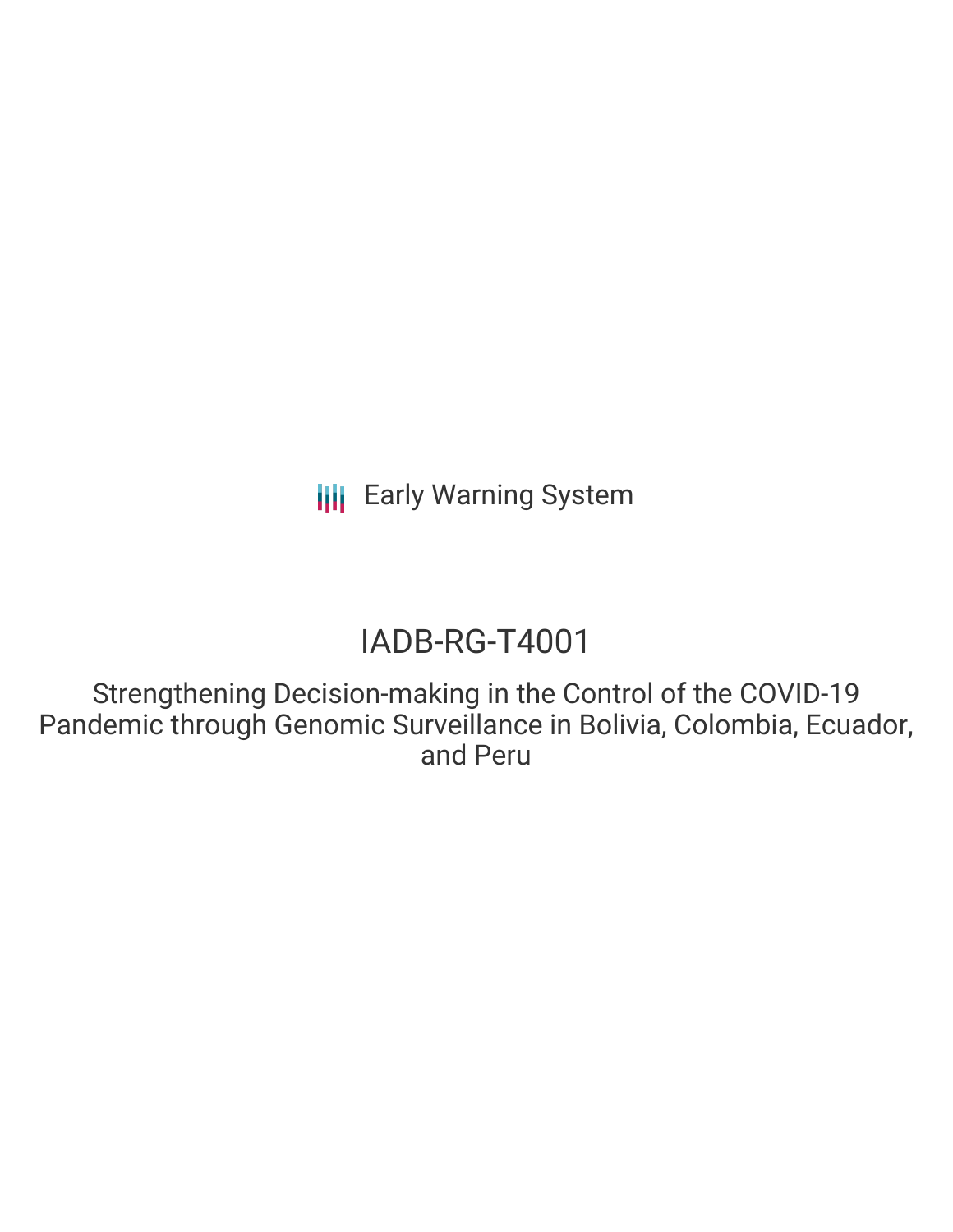

Strengthening Decision-making in the Control of the COVID-19 Pandemic through Genomic Surveillance in Bolivia, Colombia, Ecuador, and Peru

#### **Quick Facts**

| <b>Countries</b>               | Bolivia, Colombia, Ecuador, Peru                                |
|--------------------------------|-----------------------------------------------------------------|
| <b>Financial Institutions</b>  | Inter-American Development Bank (IADB)                          |
| <b>Status</b>                  | Approved                                                        |
| <b>Bank Risk Rating</b>        | U                                                               |
| <b>Voting Date</b>             | 2021-12-09                                                      |
| <b>Borrower</b>                | Regional                                                        |
| <b>Sectors</b>                 | Education and Health, Law and Government, Technical Cooperation |
| <b>Investment Type(s)</b>      | Advisory Services, Grant                                        |
| <b>Investment Amount (USD)</b> | $$0.60$ million                                                 |
| <b>Project Cost (USD)</b>      | $$0.60$ million                                                 |
|                                |                                                                 |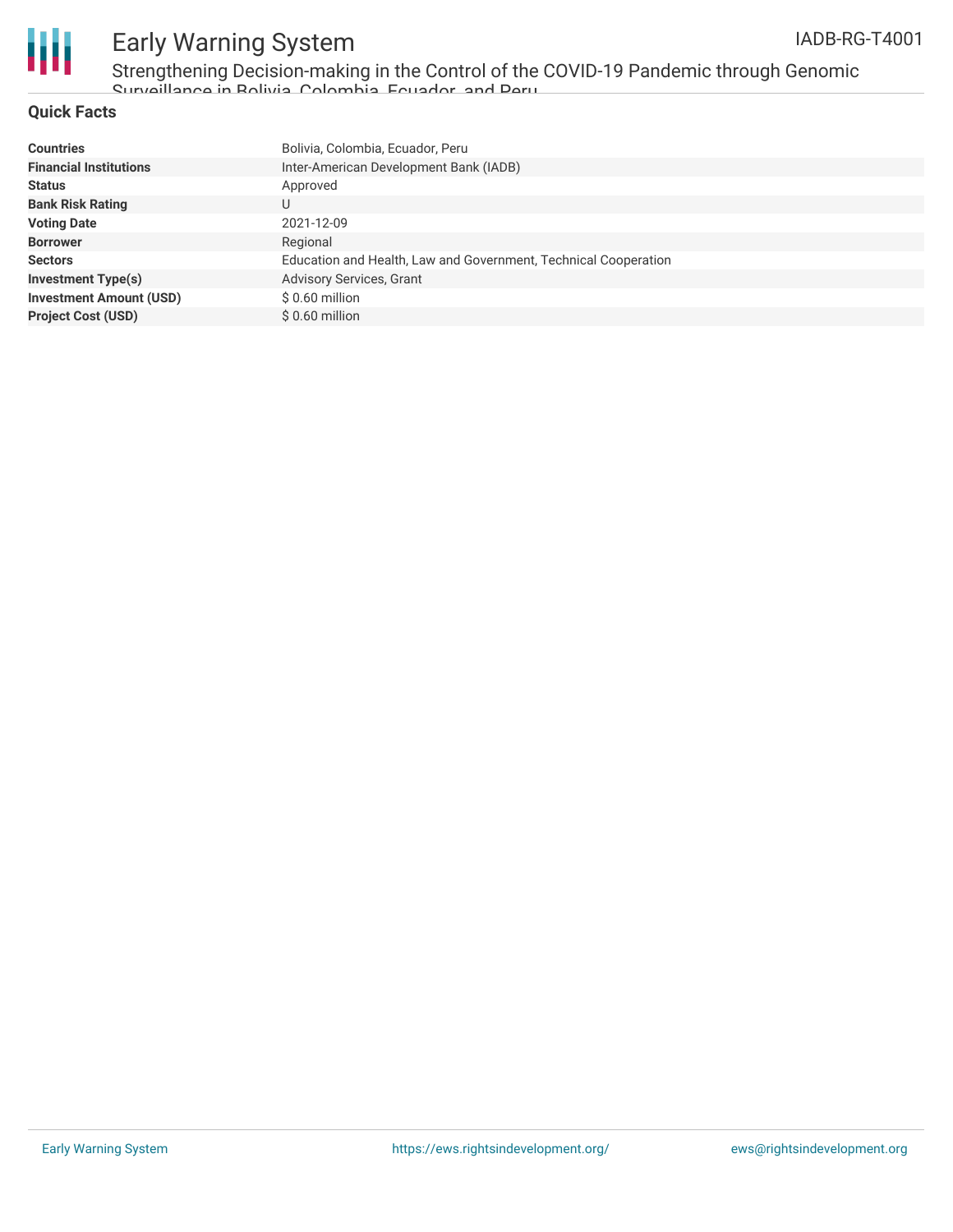

Strengthening Decision-making in the Control of the COVID-19 Pandemic through Genomic Surveillance in Bolivia, Colombia, Ecuador, and Peru

### **Project Description**

Creation of the Regional Observatory for Genomic Surveillance as a transparent digital platform, collectively constructed, to be used for genomic surveillance. It will function from the standardization of processes and results of the laboratories of the member countries to serve in the analysis and dissemination of the findings. It is expected that with similar reading and interpretation criteria, comparable data can be obtained for decision-making both at the political and technical level; in addition to being a reliable and friendly source of information for the population. The benefits are common to all member states, mainly: political decision-makers, health providers, researchers, and citizens, who may have access to information. It will result in integration and cooperation between countries to control the current pandemic, in the prevention of future outbreaks and in guaranteeing the right to health of the population.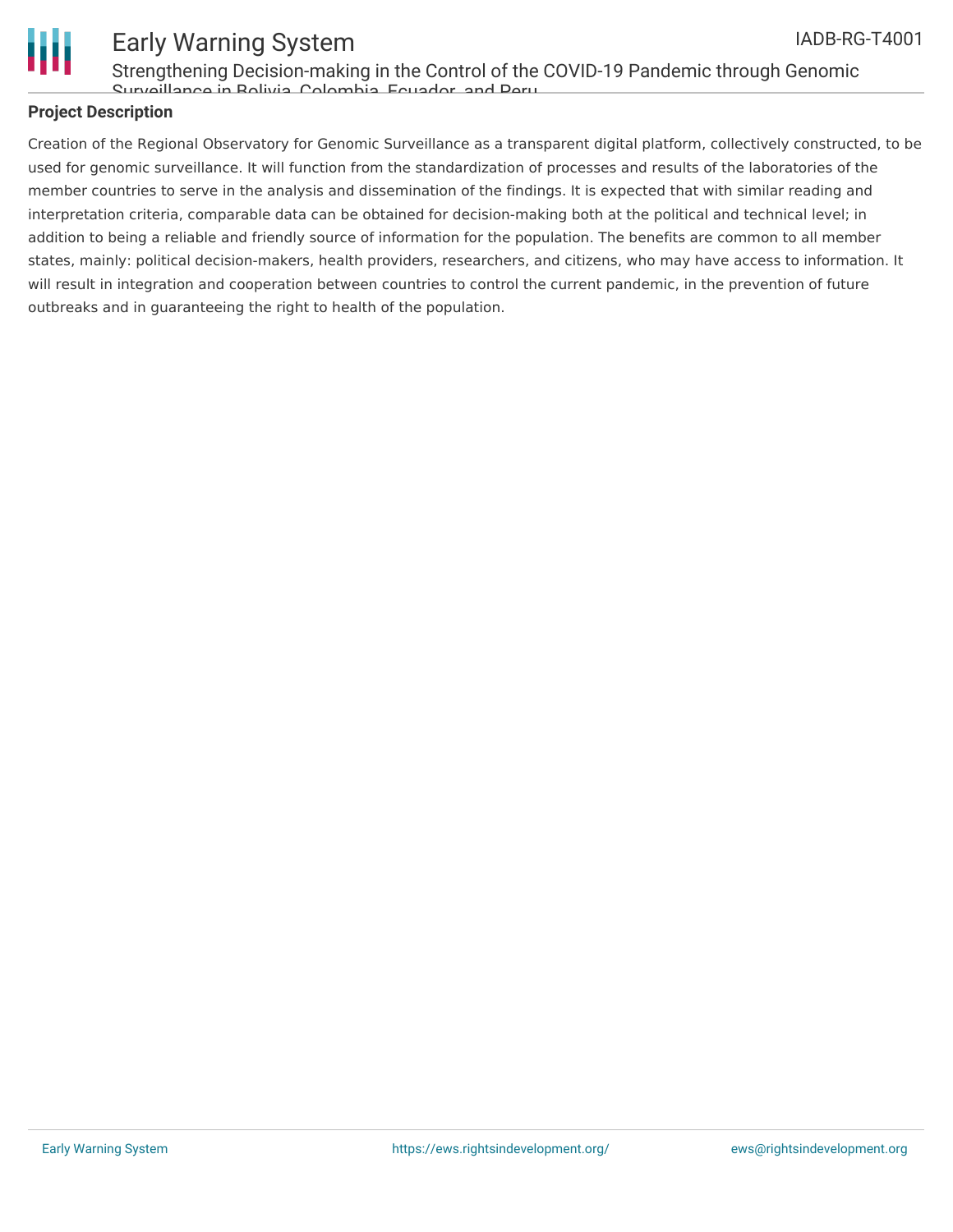

Strengthening Decision-making in the Control of the COVID-19 Pandemic through Genomic Surveillance in Bolivia, Colombia, Ecuador, and Peru

### **Investment Description**

• Inter-American Development Bank (IADB)